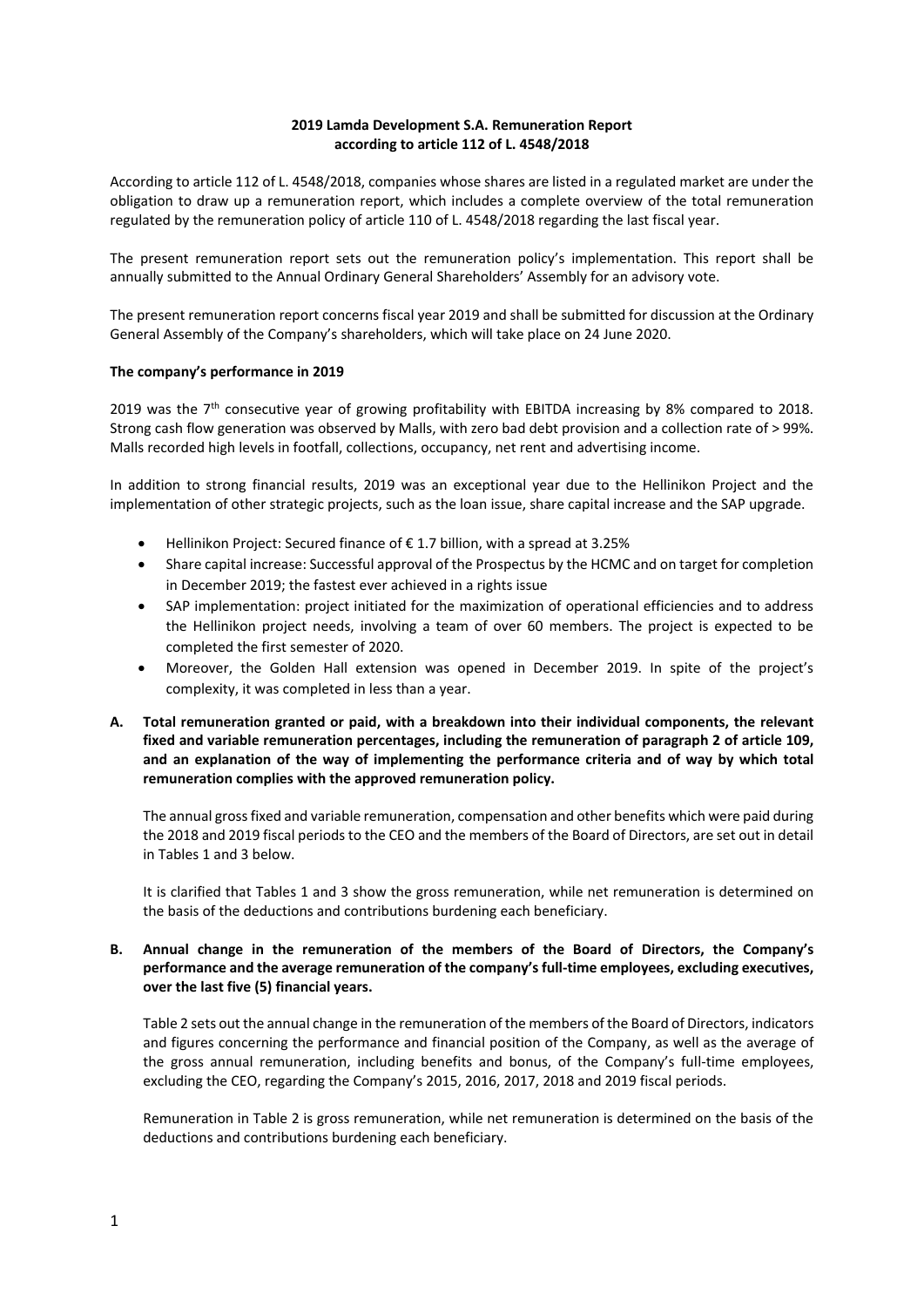With regard to the employees' average remuneration, this has been calculated as the total gross remuneration, including benefits and bonus, of full-time employees divided by the average of full-time employees each year.

Finally, it is noted that the financial data are based on the audited and published Annual Financial Statements of the group in respect of the 2015 – 2019 fiscal periods that are posted on the Company's websit[e www.lamdadev.com.](http://www.lamdadev.com/)

### **C. Any remuneration of any kind from any company belonging to the same group, as stated in article 32 of L. 4308/2014.**

With the exception of a €100,000 goals' achievement bonus to the CEO by the subsidiary "LAMDA MALLS Real Estate Exploitation & Services S.A.", no remuneration by any Group company has been granted or paid to members of the Company's Board of Directors.

# **D. Number of shares and options in respect of shares granted or offered to members of the Board of Directors and the main conditions for exercising those rights, including the price and date of exercise, as well as any change.**

Up to 31.12.2019, no shares or stock options have been granted to any member of the Board of Directors.

E. Any options exercised on the part of the Board of the Directors in the context of the Company's stock **option plans.**

Up to 31.12.2019, no shares or stock options have been granted to any member of the Board of Directors.

### **F. Information on making use of the possibility to recover variable remuneration**

No such case exists.

**G. Information on any derogations from implementing the remuneration policy, pursuant to paragraph 7 of article 110 of L. 4548/2018** 

The Company complies with the Remuneration Policy fully.

# **Remuneration of Executive Directors**

The remuneration package of the CEO was set by the Board of Directors following relevant recommendation of the Remuneration & Nomination Committee, and consists of a fixed base salary and variable remuneration.

The table below presents each of the remuneration elements paid out to the CEO in respect of 2019 (and 2018).

| Name                   | Title | Year | <b>Annual fixed</b><br>remuneration | %     | Annual<br>variable<br>remuneration | %     | Long-<br>term<br>incentive | Other<br>compensation | %    | Other<br>benefits** | ℅    | <b>Total</b> |
|------------------------|-------|------|-------------------------------------|-------|------------------------------------|-------|----------------------------|-----------------------|------|---------------------|------|--------------|
| Odisseas<br>Athanasiou | CEO   | 2019 | 448.050€                            | 42.0% | 550.000€                           | 51.5% | δ/υ                        | 10.000€               | 0,9% | 59.764€             | 5,6% | 1.067.814€   |
|                        |       | 2018 | 435.000€                            | 50.4% | 360.000€                           | 41.7% | δ/υ                        | 10.000€               | 1,2% | 58.362€             | 6.7% | 863.362€     |
|                        | . .   |      | .                                   |       |                                    |       |                            | .                     |      |                     |      |              |

**TABLE 1 – Total CEO remuneration in 2018-2019**

*\* The term "Other compensation" refers to remuneration as Member of the Board of Directors*

*\*\* The term "Other benefits" refers, inter alia, to car allowance and to a pension and medical scheme.* 

#### **Base salary**

In 2019, the base salary paid to Mr. Athanasiou was 448,050 Euros.

#### **Annual variable remuneration**

The annual variable remuneration (bonus) depends on the company's financial performance, based on EBITDA before valuations, as well as on the completion of milestones in relation to the Hellinikon Project. In 2019, LAMDA performed slightly above the (retail) EBITDA budget and showed solid performance on the initiated strategic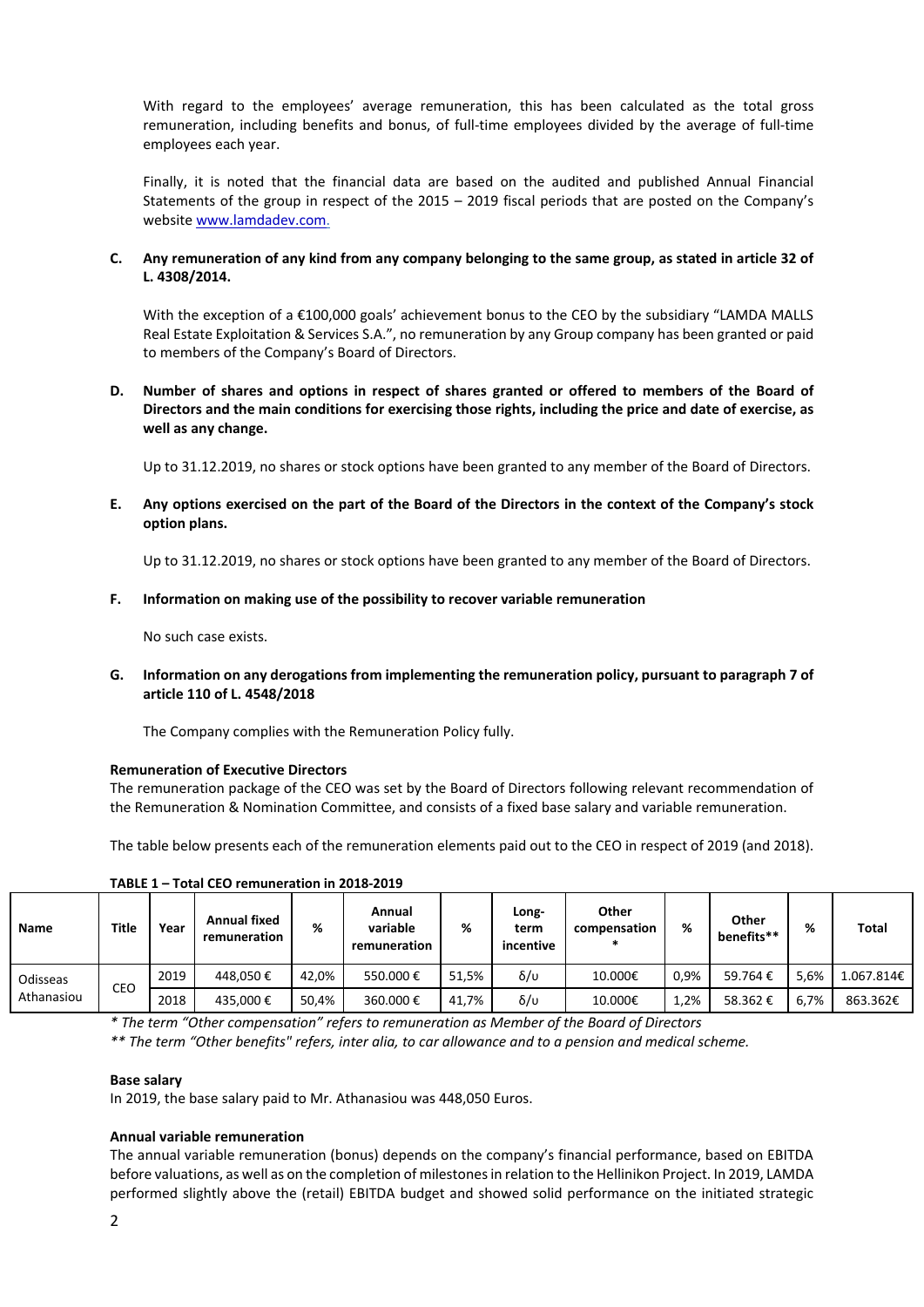projects. This resulted in an annual variable remuneration of an amount of 450,000€ being paid to Mr. Athanasiou. Furthermore, an amount of 100,000€ relates to the payment of a goals' achievement bonus by the CEO by the subsidiary "LAMDA MALLS Real Estate Exploitation & Services S.A.".

# **Long-term incentives**

LAMDA currently does not operate any long-term incentive for its Executive Directors. When a new policy is submitted to the General Assembly in the future, a long-term incentive element will be also included.

### **Five-year overview**

The table below presents the development of the actual total remuneration package of the CEO and of the other Members of the Board of Directors over a five-year period, compared to the financial performance (in terms of EBITDA) and to the development of the total remuneration package of the average employee population.

| <b>Annual Change</b>                                                                                               | 2014-2015 | 2015-2016          | 2016-2017          | 2017-2018           | 2018-2019            |  |
|--------------------------------------------------------------------------------------------------------------------|-----------|--------------------|--------------------|---------------------|----------------------|--|
| <b>Remuneration</b>                                                                                                |           |                    |                    |                     |                      |  |
| Odisseas Athanasiou<br><b>CEO</b><br>(appointed in May 2009)                                                       | 776,571€  | 856,529€<br>$+10%$ | 846,559€<br>$-1%$  | 863,362€<br>$+2%$   | 1,067,814€<br>+ 24%  |  |
| <b>BoD Members' remuneration</b>                                                                                   | 145,360€  | 150,000€<br>$+3%$  | 241,700€<br>+ 61%  | 289,500€<br>$+20%$  | 310,000€<br>$+7%$    |  |
| <b>Total Remuneration</b>                                                                                          | 921,931€  | 1,006,529€<br>+ 9% | 1,088,259€<br>+ 8% | 1,152,862€<br>$+6%$ | 1,377,814€<br>$+20%$ |  |
| <b>Company Performance</b>                                                                                         |           |                    |                    |                     |                      |  |
| EBITDA before valuations (in<br>min)<br>(as key performance indicator<br>(KPI) regarding variable<br>remuneration) | 30.0€     | 33.8€<br>13%       | 41.4€<br>22%       | 46.8€<br>13%        | 50.5€<br>8%          |  |
| Average remuneration on a full-time equivalent basis of employees                                                  |           |                    |                    |                     |                      |  |
| Average company employee<br>remuneration<br>(excluding CEO)                                                        | 73,663€   | 76,265€<br>3,5%    | 72,893€<br>-4,4%   | € 72,052<br>$-1,2%$ | €91,606<br>$+27,1%$  |  |
| <b>Average Number of employees</b>                                                                                 | 67        | 70                 | 77                 | 82                  | 72                   |  |

# **TABLE 2 Annual Changes**

The main driver for the variation in actual (EUR) pay levels during the five-year period is the outcome of the (short-term) variable remuneration element (bonus). In addition, the average employee remuneration is also impacted by the number of employees being newly hired and leaving the company over such period of time. The average annual increase in the CEO's base salary over the five-year period was 3.9%.

# **Outlook 2020**

The Compensation & Nomination Committee of the Board of Directors of LAMDA is currently in the process of reviewing the remuneration policy for the Executive Directors. When the remuneration policy is finalized and approved by the Board, the policy will be submitted to the General Assembly for adoption by the shareholders, in line with the underlying (anticipated) Greek implementation principles and the guiding principles of the Shareholder Rights Directive II.